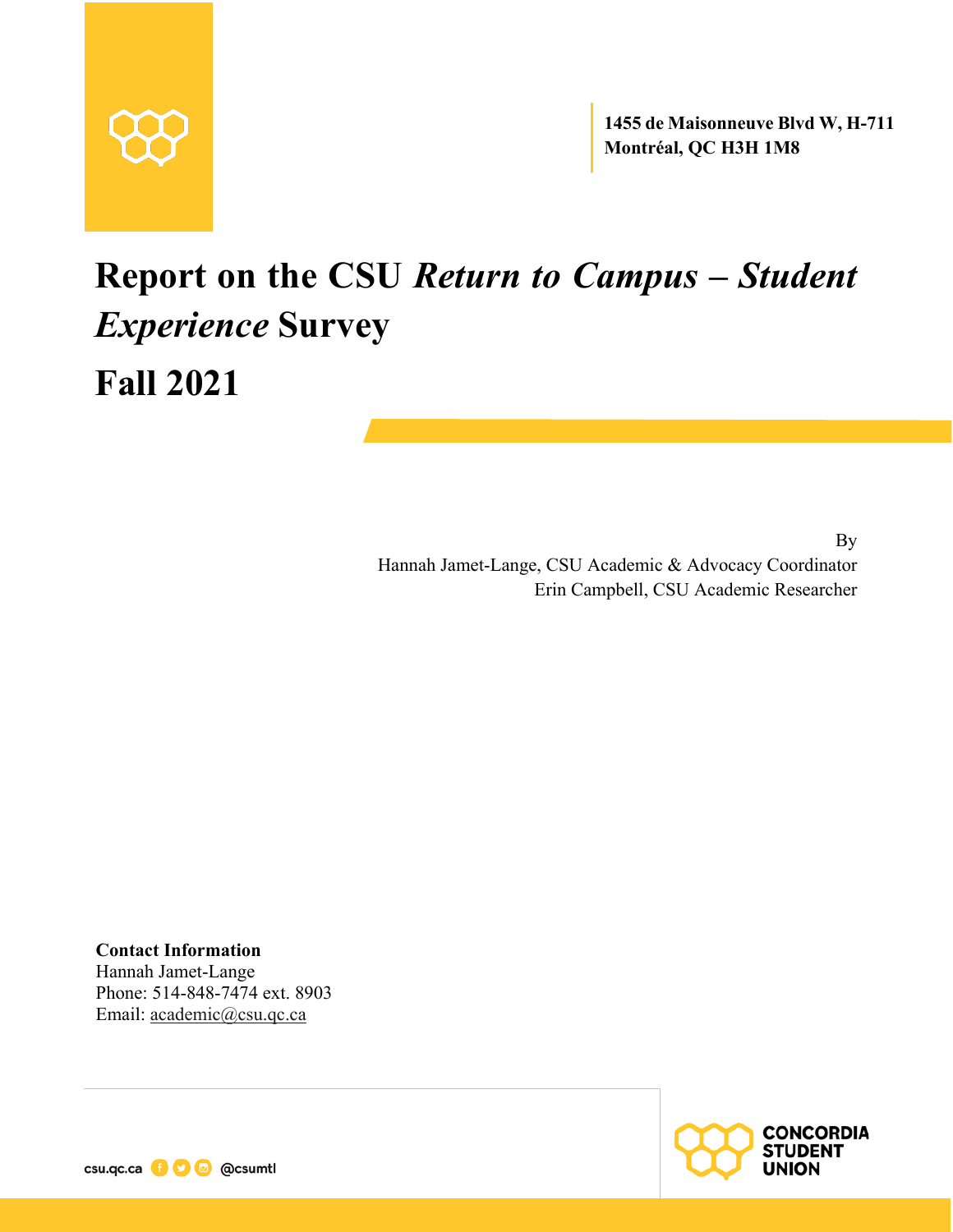

#### **Table of Contents**

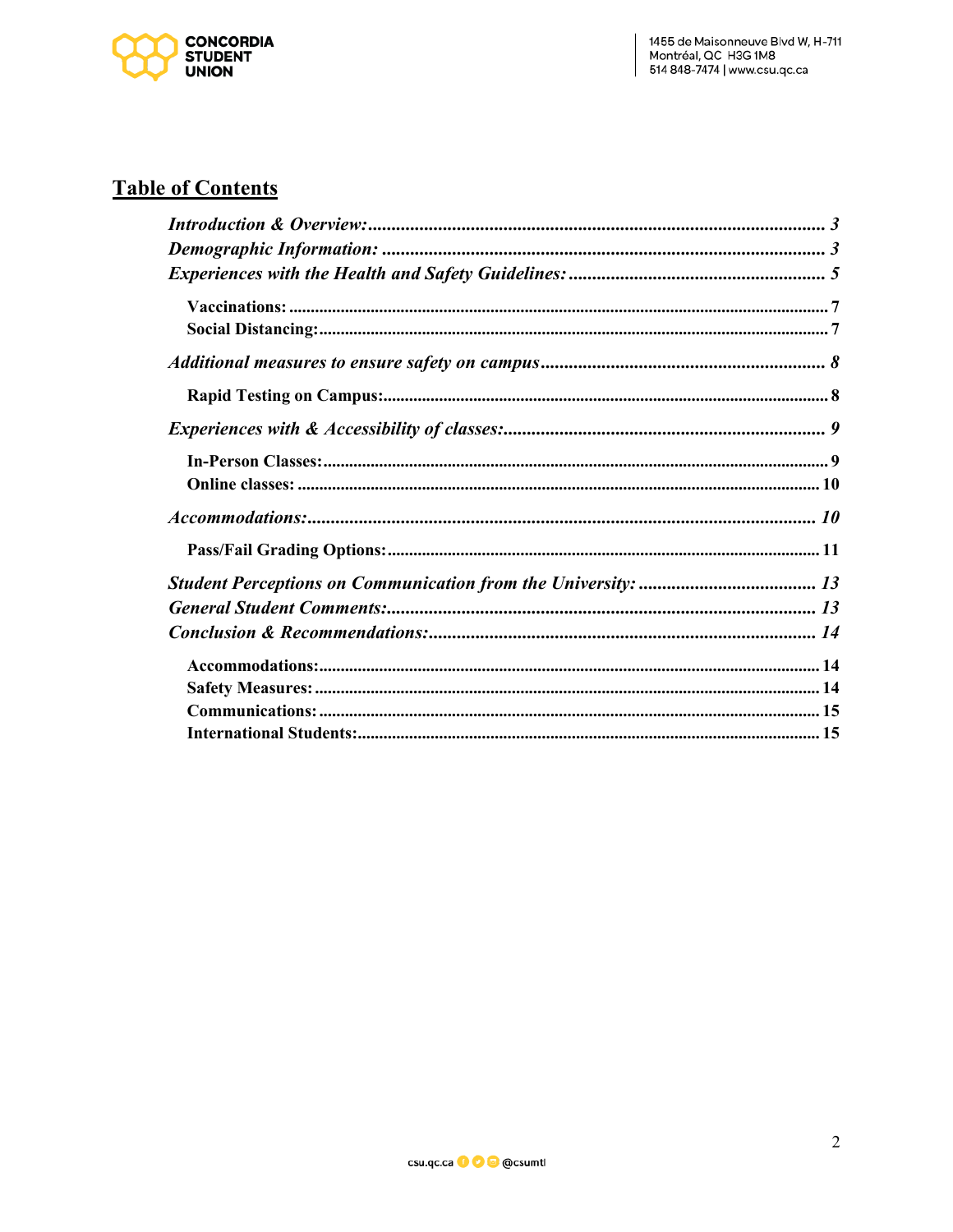

## Introduction & Overview:

The Concordia Student Union (CSU) is the student association representing all 30,000+ undergraduate students at Concordia University and is accredited as such under the *Act respecting the accreditation and financing of student associations* (CQLR, c. A-3.01). Therefore, the main purpose of the CSU is to represent and advocate for the needs and concerns of students, as detailed in its mission statement<sup>1</sup>. Student representatives are elected in the CSU elections by the undergraduate student body each year, and all additional appointments of undergraduate students to University Committees must equally go through the CSU.

As we find ourselves almost at the end of the Fall 2021 semester, still living through a global pandemic, Concordia students at large are continuing to experience a myriad of different feelings surrounding the return to campus. In order to be able to represent this variety of concerns and interests adequately, the CSU created and ran the *Return to Campus – Student Experience* Survey to collect feedback from students on their experiences and concerns regarding Covid-19 procedures and the return to partial in-person instruction and university activity.

The survey was posted on the CSU's social media accounts and was open to all Concordia students for a limited time in October 2021. The survey consisted of 25 questions; however, certain questions were conditional to the responses to other questions. Therefore, there was a range of 19 and 25 questions that students could respond to, based on if they answered yes or no to certain questions (e.g. if a respondent is an international student or if they are taking any in-person classes). All of the questions were optional.

This report contains an analysis of the responses to this survey, summarizing students' experiences. The data gained from this analysis will be used to inform advocacy projects and to provide recommendations to the University on how to better provide support and maintain safety for students, both for the duration of the pandemic, and for the future more generally.

Overall, the survey responses showed that—while many students expressed some positive feelings about being back on campus, learning in-person, and having more social interactions with their classmates again—many students also expressed concerns regarding the adequacy and efficiency of the safety measures, support services, and accommodations offered by Concordia University to students in these still strenuous times.

## Demographic Information:

Questions pertaining to demographic information were included to gain a more comprehensive understanding of what level of study respondents are pursuing, as well as which faculty they are registered in. Further, the demographic questions gave information on how many respondents were taking in-person classes and where students were located for the Fall 2021 semester.

<sup>1</sup> https://www.csu.qc.ca/about-us/our-mission/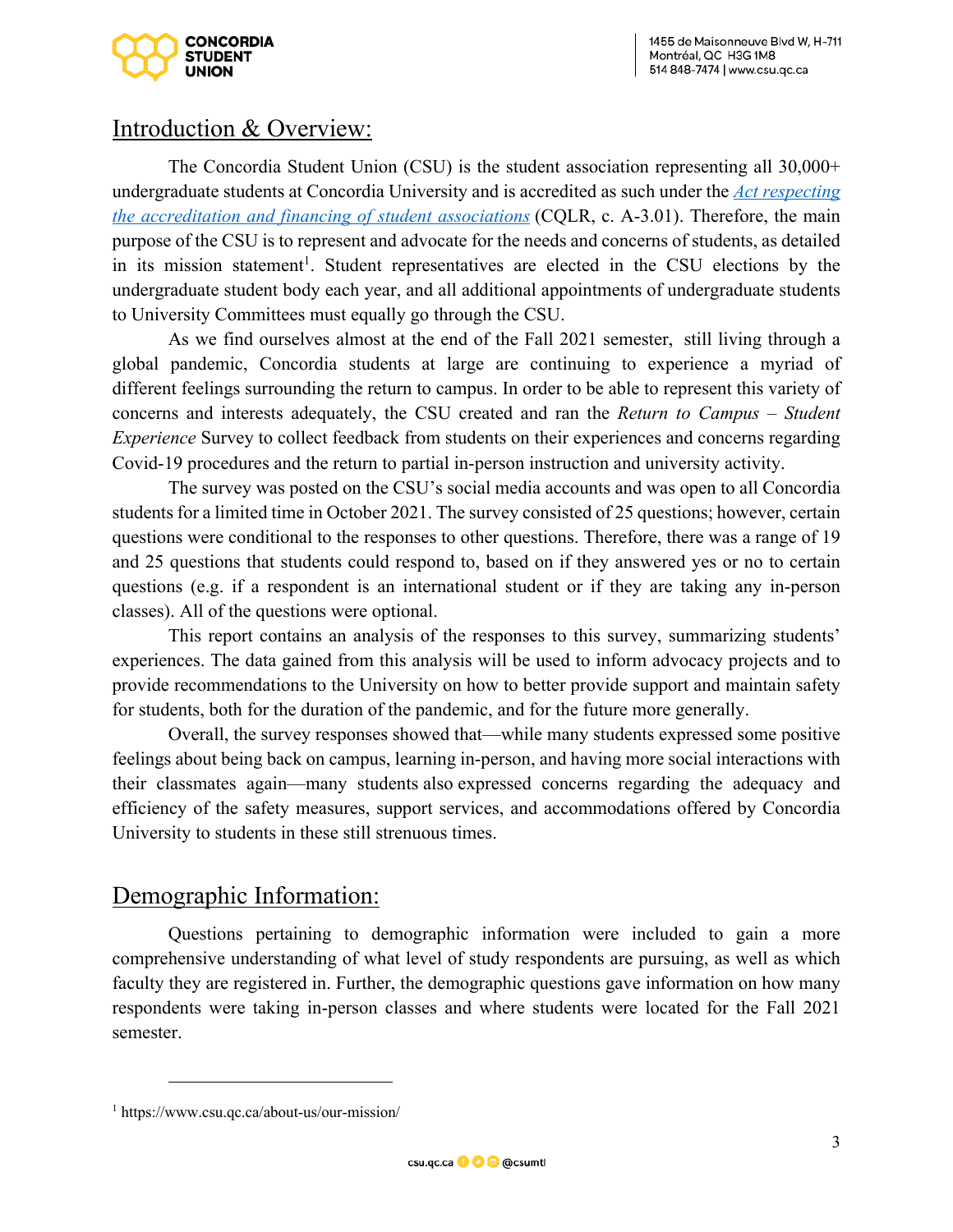

Of the respondents, 94% are studying at the undergraduate level and 6% at the graduate level. With 64% of respondents noting that they are registered in the Faculty of Arts & Sciences, that faculty is overrepresented in comparison to the official enrolment breakdown according to which it makes up  $42\%$  of students<sup>2</sup>. In opposition, students in JMSB and Fine Arts are underrepresented at respectively 12% and 4% of respondents. With 21% of respondents being from the Gina Cody School of Engineering and Computer Sciences, the share of respondents is almost equivalent to the 22.8% share it makes up in enrollment numbers<sup>3</sup>. For the future, it will be important for the CSU to do more outreach to students in JMSB and Fine Arts, so as to have responses be representative of the Concordia student body.

In order to assess the representation of domestic and international students, the survey asked respondents for their student status. Of responding students 66.7% are Quebec residents, 11.7% are out-of-province Canadian students, and 21.6% are international students. This distribution is almost equal to the distribution noted in Concordia's 2020-2021 student enrollment numbers<sup>4</sup>, with only out-of-province Canadian students being slightly overrepresented.

Since international students have been facing particular challenges during the pandemic, following this question, respondents who marked their status as international were asked two additional questions. The first question asked them if they were currently in Montreal, which 95.8% of respondents answered with yes and 4.2% with no, showing that by October, most international students filling out the survey were already in Montreal. As the survey was only shared by the CSU, it is likely that these numbers do not represent the actual number of international students who were not able to be in Montreal by that time, as they are the ones most likely not to be aware of the CSU. For the future, a survey such as this should look at further outreach to international students specifically through the International Students Office or other channels. In order to gain a greater understanding of the barriers present for international students returning to campus, the question was asked "If you are an international student who was not living in Montreal for the past academic year, how has your experience been preparing for the return to campus in September? Have you faced any problems pertaining to this, and/or are there any outstanding issues surrounding the return to campus you would like to see addressed?". The responses fell into the following four primary categories: no issues, visa and re-entry issues, housing issues, and vaccination access. Some examples include:

*"Visa issues!!! Real lack of clarity around whether or not I needed to be in person. Back in March when they said we needed to be here, only to reverse that decision once it was too late and travel plans had already been made. I want relocation costs to be reimbursed."* 

<sup>2</sup> https://www.concordia.ca/about/fast-facts.html

<sup>3</sup> https://www.concordia.ca/about/fast-facts.html

<sup>4</sup> https://www.concordia.ca/about/fast-facts.html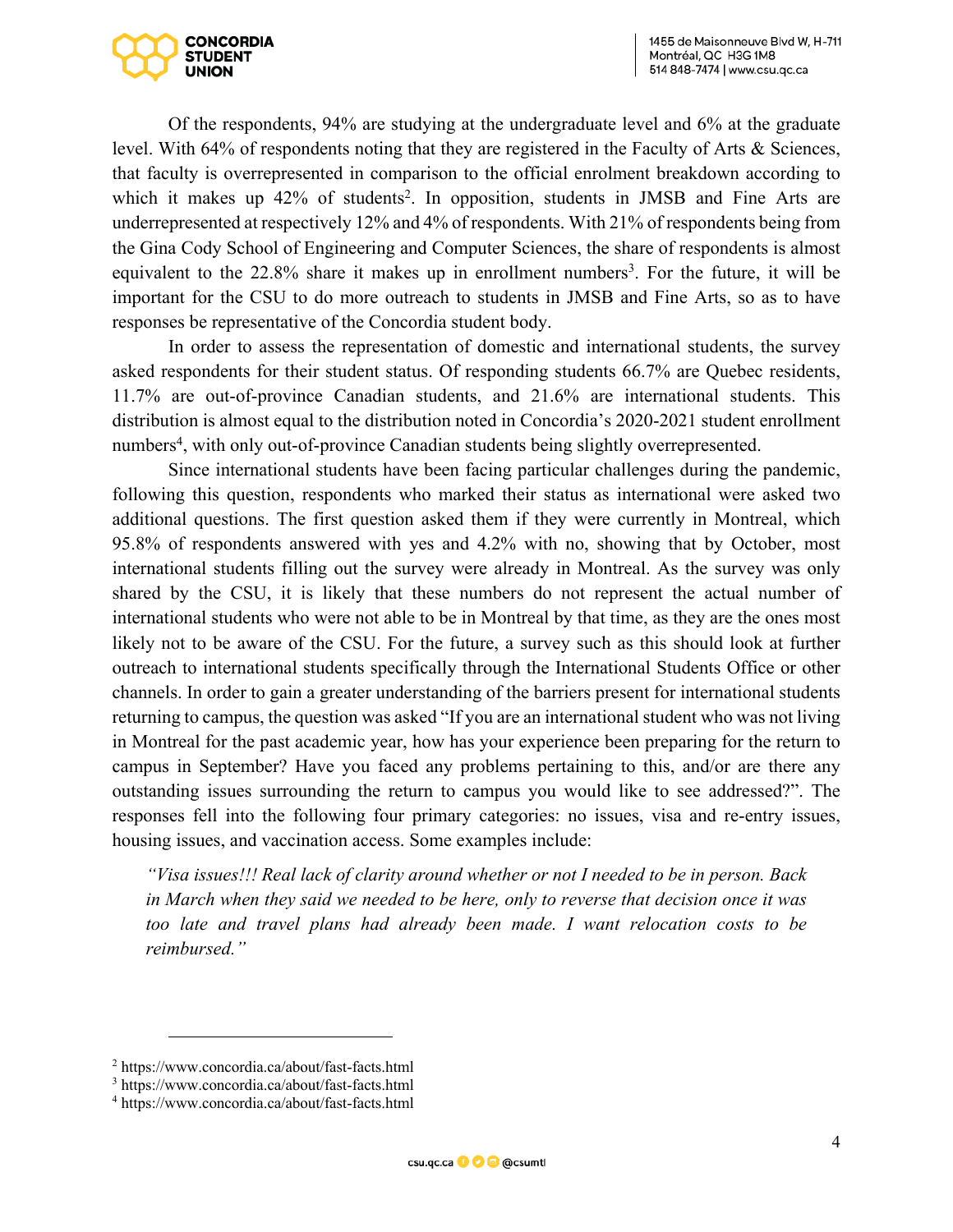

*"Availability of eligible vaccines in my country. High cost of hotel quarantine. Travel restrictions."* 

As these examples show, students expressed their frustration surrounding the lack of clarity and consistency in the information Concordia provided about when students would be required to be in person, as well as at the increased cost of travel due to quarantine requirements and other restrictions. Having clearer communication around the number of classes that would be happening in-person, as well as around travel restrictions would have been helpful for many international students. Further, there should be an increase in resources offered by support services such as the International Students Office as some students expressed concern about the length it took to receive responses to urgent questions.

#### Experiences with the Health and Safety Guidelines:

The most pressing point of concern for students returning to campus as expressed in the survey were the health and safety measures put in place by Concordia to prevent the spread of Covid-19. In order to assess students' feelings on the sufficiency and perceived efficacy of health guidelines and the resulting level of comfort in regard to in-person instruction, students were asked a variety of questions on the Covid-19 regulations and directives implemented by the University.

Students were first asked, "Do you feel safe on campus regarding Covid-19?". Of the 111 respondents, 24% of students indicated they do not feel safe on campus, 35.7% of students indicated they do feel safe on campus, and 40% of students indicated they feel somewhat safe on campus.

When students were asked "Which of the health and safety guidelines implemented by Concordia make you feel safe on campus in regard to Covid-19?", the main concern of student respondents was surrounding the University's lack of enforcement of safety mandates. Overall responses fell into five primary categories. These categories are as follows:

- mask mandate and sanitization
- campus security
- capacity limits
- all precautions listed
- none of the precautions listed.

Mask wearing and sanitization were by far the most frequent response, with 68 out of 92 students indicating that the mask mandate and sanitization was the guideline that made them feel the safest, as illustrated by these examples of responses:

*"Masks are the only measure that are being adequately enforced. The distancing measures + capacity limits are not being upheld or enforced, and unless security happens to pass by, those spaces feel very unsafe."*

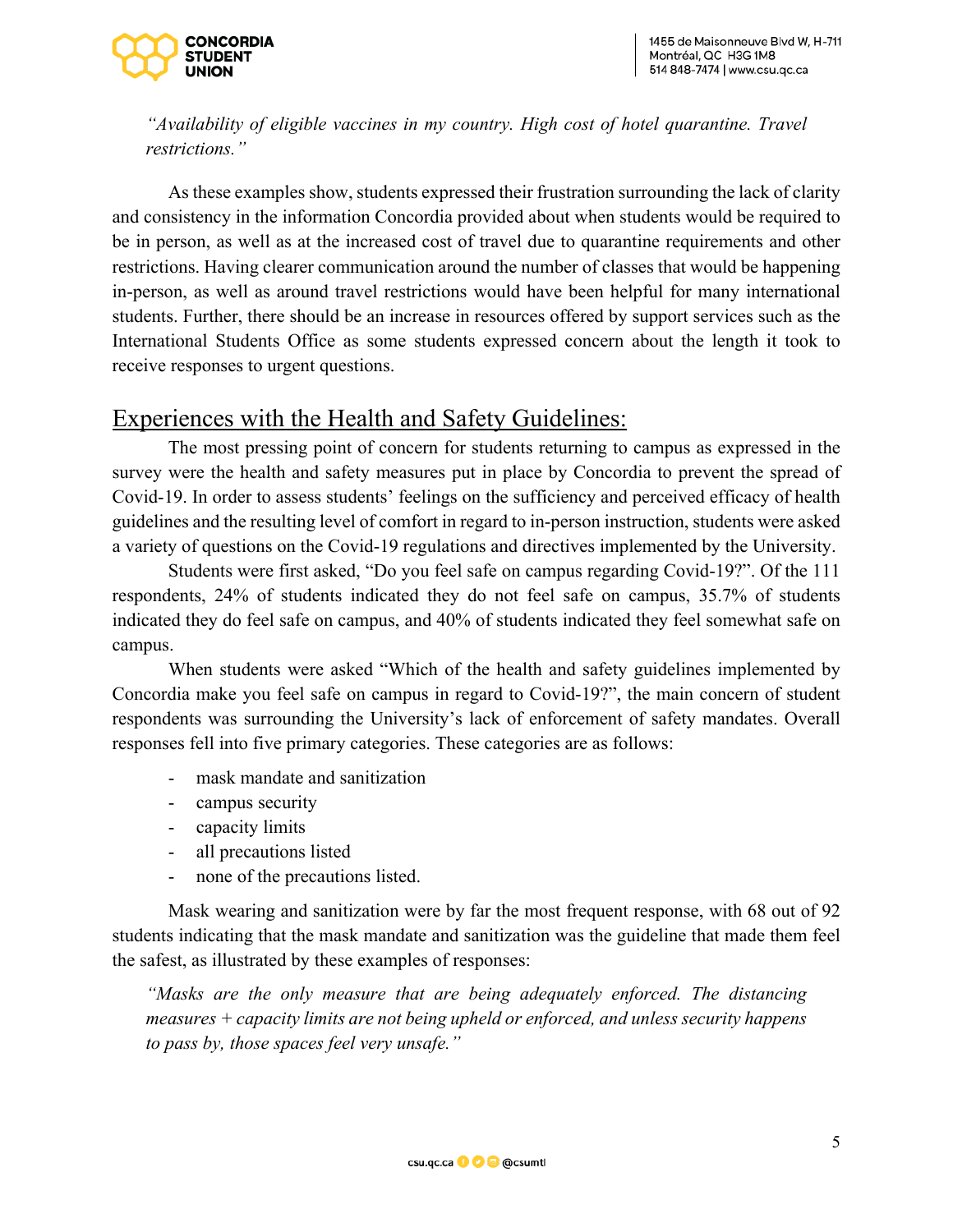

*"Masks give me some level of security...social distancing just doesn't happen (not just here - anywhere (ex: metro, street) - it's not realistic)...capacity limits have a neutral effect on how safe I feel I appreciate the promise of masks at the entrances. I very much appreciate that not everything is constantly being sanitized; I want a good immune system and I believe that controlled exposure helps me stay healthier."*

This was followed in popularity by the response that "all precautions listed" increase students' feeling of safety.

Students were then asked, "Which of the health and safety guidelines implemented by Concordia or lack thereof make you feel unsafe on campus in regard to Covid-19?". Out of the 90 students who responded:

- 4 said they generally feel unsafe despite safety guidelines
- 43 said the lack of enforced social distancing
- 7 said the lack of vaccine passports/mandate
- 21 said the lack of enforcing mask-wearing
- 2 said the lack of proper sanitization and cleaning
- 1 said the lack of testing requirements
- 1 said the lack of security and enforcement regarding mandates
- 3 said in-person activities in general
- 1 said lack of air filtration in university buildings
- 5 said they do feel safe overall

Student responses indicated uncertainty in regard to the efficacy of certain measures, as well frustration regarding the improper enforcement of measures like incorrect mask use and social distancing which many students say is not observed within classrooms. Students overall do not seem confident in the support provided by current safety measures, as shown in the following example that lists reasons for why the students do not feel safe:

*"See[ing] people not following health and safety guidelines being followed. Masks not covering the nose, people do not wash hands in washrooms, classroom being full capacity with no distance between students."*

Many other students indicated that the lack of social distancing present in campus spaces and specifically in classrooms is creating a sense of anxiety and fear for students attending inperson courses. Students also often noted that the absence of social distancing and the accompanying stress of sitting in densely occupied classrooms is greatly distracting them during their learning. This is supplemented by confusion regarding the university's contingency plans in the event there are cases on campus, as well as uncertainty around the way the University is conducting contact tracing and communicating cases to students:

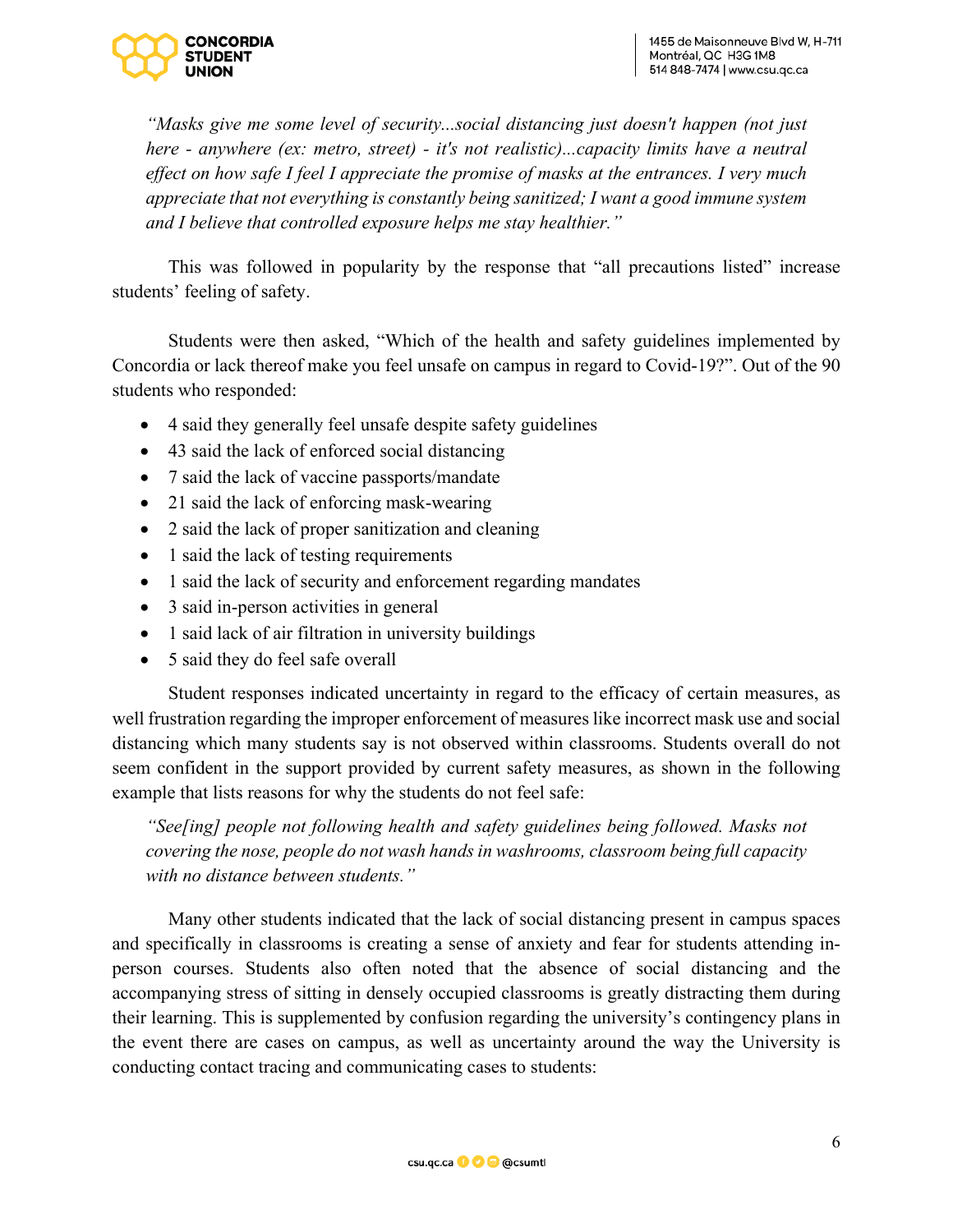

*"The lack of social distancing in classes is also appalling. I was initially enrolled in two in-person classes but decided to drop one of them because I did not feel safe in the classroom. The class in question was MARK 201. It was comprised of over a hundred students, and there was absolutely no social distancing in the JMSB classroom; there wasn't even enough space to attempt to social distance. Once class started, there were about two empty seats left. Prior to attending that class, I had barely left my house, and sitting in such a packed room was incredibly anxiety-inducing. I even tried to email the teacher to discuss the possibility of attending the lectures remotely, but she never answered me, and so I switched out of the class. The university's response to reported cases is also worrying. There was been next-to-no transparency regarding contact tracing or the procedures put in place to protect students who might be at risk. The last email I received from Student Communications says "EHS will notify you if you are deemed to be at risk, and let you know what to do next, e.g., monitor symptoms, get tested, self-isolate, or a combination of these actions. Given class sizes, you may receive the same notification a number of times." To me, that is not reassuring in the least. They should not have waited until three weeks into the term to share that information--they should have made it available a long time prior to the start of the term--and they should be a lot clearer about what the information means. Are classrooms in which someone tested positive supposed to keep going on as usual? If the university only asks students to monitor their symptoms, there's a big chance they'll miss asymptomatic cases of the virus and enable the spread of Covid-19."*

#### Vaccinations:

In order to gather a sense of how many students are vaccinated, students were asked, "Are you fully vaccinated against Covid-19?". In response, 95.5% of students said they were fully vaccinated, 2.6% of students stated they had received one dose of a vaccine, and 1.7% stated they were not vaccinated at all.

#### Social Distancing:

Across survey questions, the university's lack of social distancing enforcement and classroom overcrowding are extremely prevalent as high concerns amongst students. Many respondents indicated it has affected their feelings of safety and has caused anxiety that is distracting to their learning and taxing on their mental health. Many students strongly stated that they are uncomfortable or feel unsafe attending in-person activities and courses because social distancing is not properly maintained within the University. To the question "Is social distancing observed in your in-person classes?", 55% of responding students said social distancing is not observed in in-person classes, 13.4% of responding students said social distancing is observed, and 29.8% of responding students said social distancing is somewhat observed, showing that most classrooms are not socially distanced.

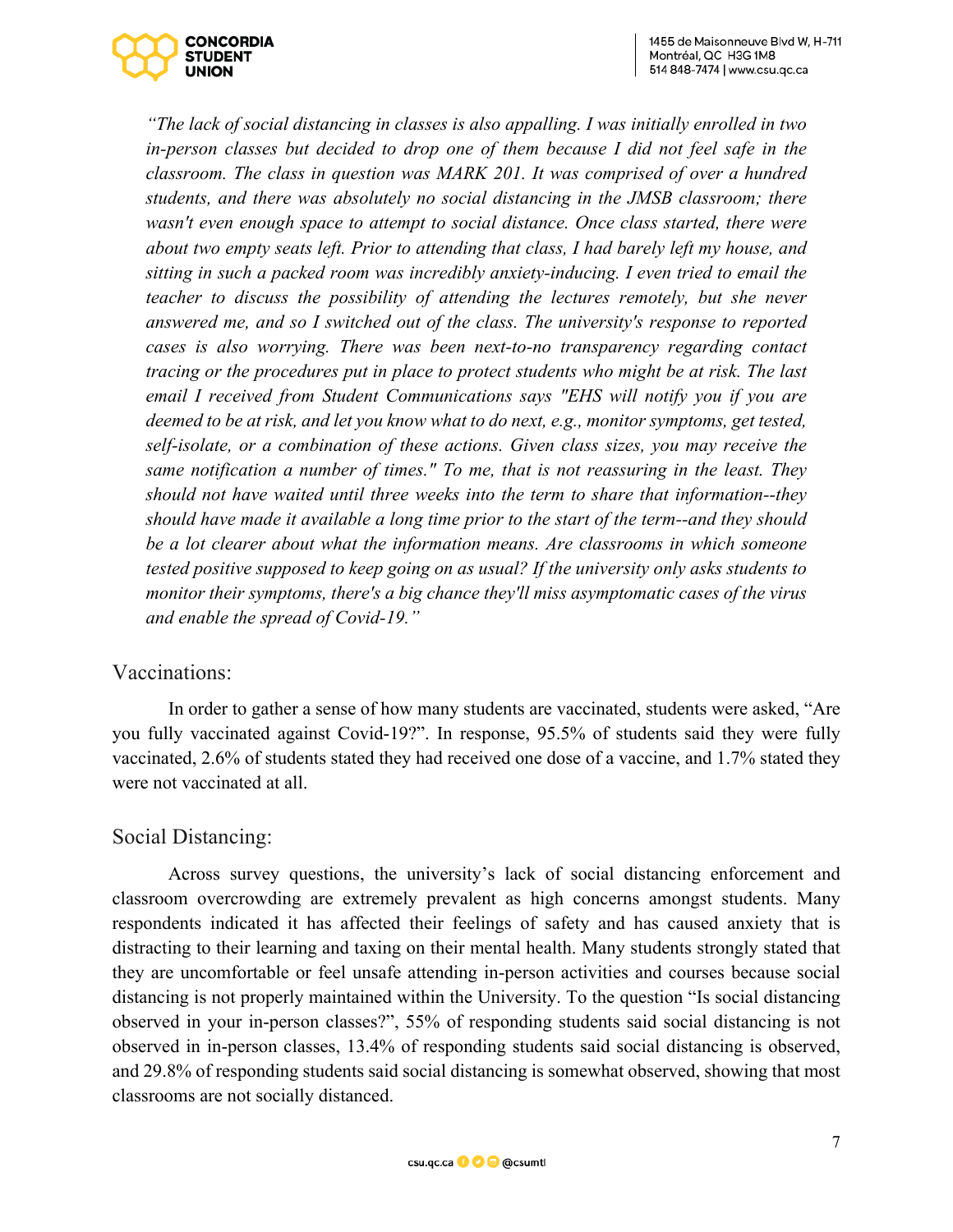

#### Additional measures to ensure safety on campus

Since students strongly stated that there is a need for the University to improve safety measures and prioritize the enforcement of these directives to create a safer and more comfortable environment for in-person activities, the following section summarizes students responses to what additional measures they would want Concordia to implement to ensure safety on campus in regard to Covid-19.

The vast majority of responses indicated that students want the university to expand and maintain online options for courses as many feel anxious and unsafe due to the number of students in classrooms and university spaces as well as anxiety around using public transportation during the pandemic. Further, many students expressed fear surrounding the possibility that they will get sick and be penalized for not being able to attend classes in person.

The second most prevalent response from students when asked what additional measures they would like to see implemented was that the university should mandate vaccines for faculty, students, and staff, or employ the use of vaccine passports and require rapid testing for those who are unvaccinated.

Across multiple responses, students indicated they feel unsafe with the number of students in classes and would feel more secure if they could be sure everyone was vaccinated or tested. One student response stated:

*"It is not fair that those who are immunocompromised are forced to choose between inperson courses and safety. The onus should be on those who can be vaccinated to be vaccinated, and if Concordia does not mandate this, we will eventually be forced back online as winter comes and cases rise."* 

This response illustrates the gravity of feelings of risk students are facing, feeling as if they are forced to choose between their education and their safety and the safety of those around them.

The third most frequent response from students regarding additional measures by the university was calls for proper and enforced social distancing during all in-person activities, specifically within classrooms. Multiple students indicated that social distancing is not observed within their classes and that they are uncomfortable with the number of students in their in-person classes.

#### Rapid Testing on Campus:

The survey also asked students directly how their feelings of safety would be impacted by rapid Covid-testing on campus. This suggestion garnered mixed responses. To the question, "If Concordia were to offer rapid testing on campus, would you be inclined to get tested regularly?", 41% of responding students stated they would not be inclined to get tested regularly, 30% stated they would be inclined to get tested regularly, and 31% stated they would maybe be inclined to get tested regularly.

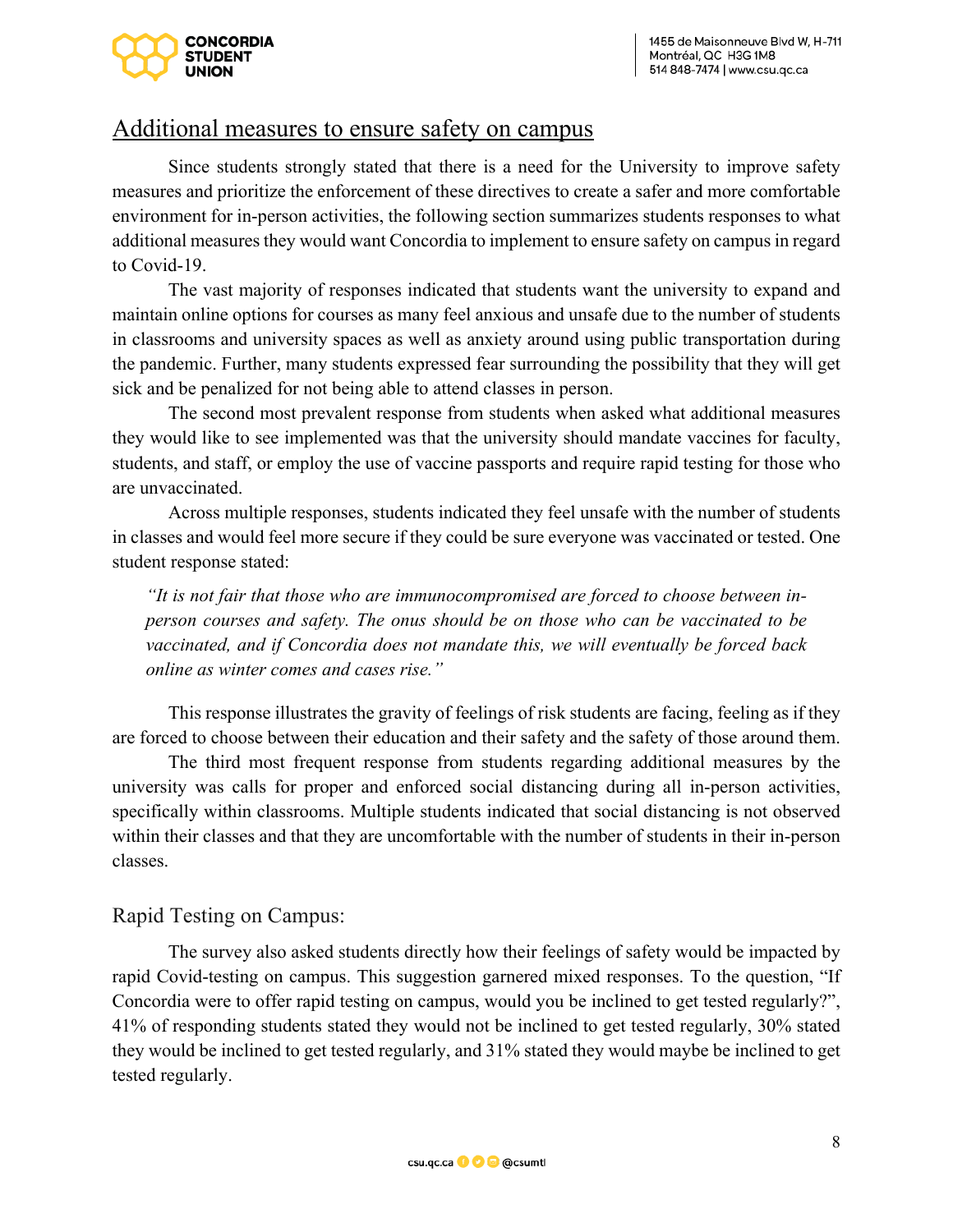

As a follow-up to this question, students were asked "If Concordia were to offer rapid testing on campus, would that make you feel safer?". In response, 28% of students replied they would not feel safer if rapid testing was offered on campus, 46% replied that they would feel safer if rapid testing was offered on campus, and 25% replied that they might feel safer if rapid testing was offered on campus.

This shows that, while not all students would be inclined to get tested regularly, Concordia offering on-campus rapid testing would still make the majority of students feel safer on campus.

## Experiences with & Accessibility of classes:

#### In-Person Classes:

The next section was only available to students who indicated taking at least one in-person class as it focused on the in-person learning environment.

Many of these students brought up issues regarding the lack of online course options. Additionally, accessibility concerns were another heavy focus of student answers throughout the survey. Numerous responses indicated that students feel uncomfortable with in-person courses that do not have online course options or components because they either feel unsafe attending inperson activities or are worried about the disruption that could be caused by an outbreak of cases in a classroom and the ramifications that would have on their courses.

One aim of the survey was to gather information on the accommodations already offered in their classes. In response to the question "Are any of your in-person classes providing an option to attend the class online? (i.e., live-streaming through Zoom, uploading recordings of in-person lectures)" 52% of students stated that their in-person classes are not providing the option to attend class online, 45% stated that their in-person classes are providing the option to attend class online, and 2% stated that some of their in-person classes are providing the option to attend class online. This shows that some professors are already providing additional remote options, even though they are not required to, but it also shows that there is a need for more courses to offer remote options.

When asked "Overall, what has your experience been in your in-person classes this semester so far?" student responses fell into one of five primary categories. Out of 86 respondents, 41% indicated a positive overall experience attending in-person classes, 22% indicated that their experience has been negative, 22% indicated having mixed feelings toward their experience, 11% indicated their experience has been stressful, and 2% indicated their experience is the same as it was pre-pandemic.

In particular, student experiences often surrounded the desire for online options for courses due to the anxiety surrounding their safety and comfort, as well as due to the fear that they will miss course work and lectures if they become ill. Others expressed distress regarding the number of students attending in-person activities and the lack of clear protocol for students in the event of an outbreak. For instance:

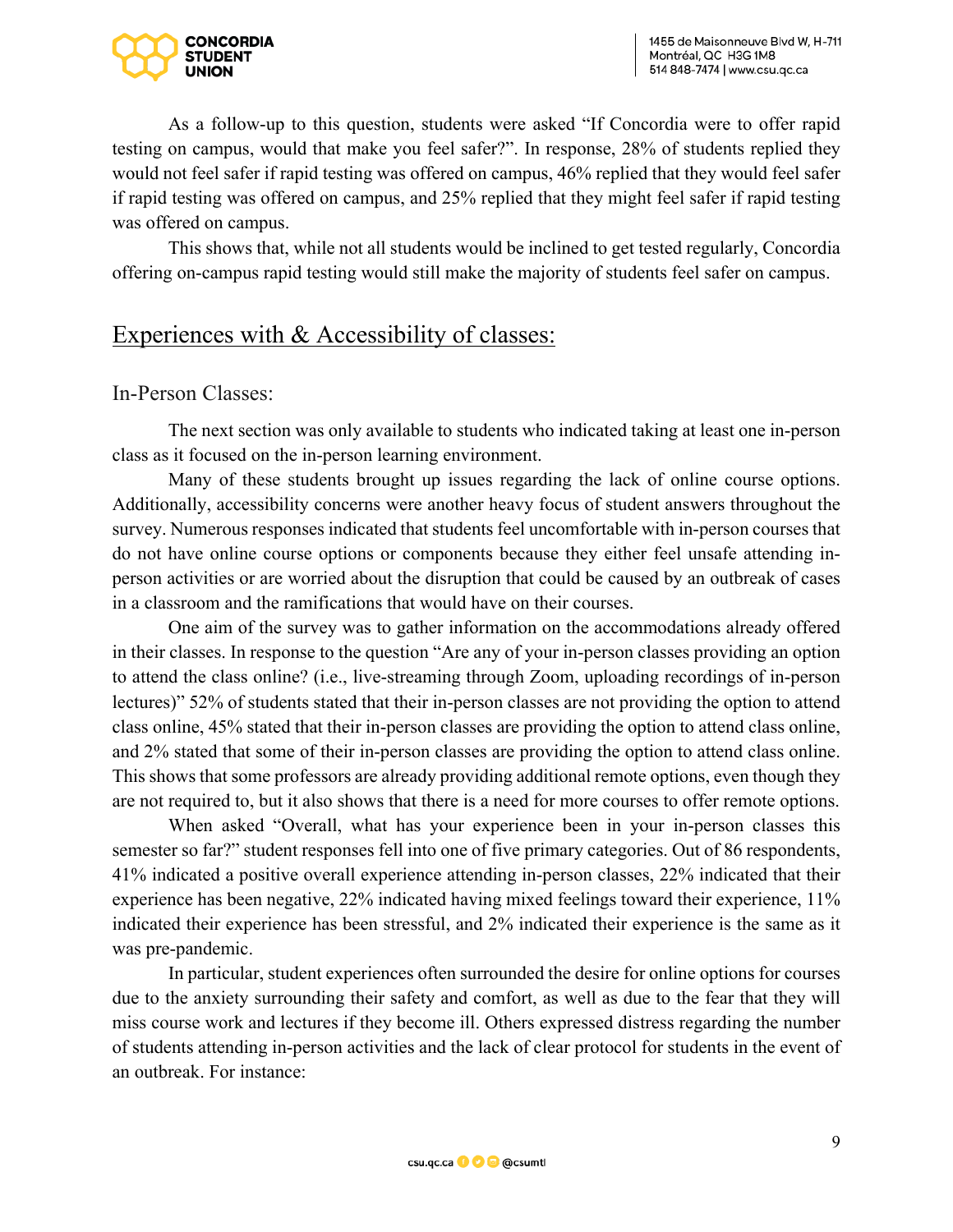

*"I wish professors would have online options for in-person lectures if people feel unsafe coming to class. Also, I think profs forget that transitioning from all online to back in person is difficult and have not been all that understanding."*

*"I was only able to attend one in-person session before I had to stay at home for the past two weeks and missed all in-class portions of the class."*

*"It's been difficult. First, I get very nervous about being in crowded places as it's been a while since we were last in person and because I do not think the measures in place to protect students from covid are enough. Additionally, we have not been told what to do if someone in our classes has been exposed to covid, what are the next steps? How will we be notified? In the covid training it just said they will let us know, but how? How soon would they let us know? What will happen if we did get exposed to covid? Does the whole class quarantine? Does the class move online? I feel like we need to be given more details. Overall, it's definitely a difficult transition back to school. I'm hoping things get better through the semester."*

#### Online classes:

In order to gain insight into the accessibility of online courses for students, the question "If your classes are online, are instructors/professors recording their classes and making them accessible to students?" was asked. In response, 40% of students say their online class instructors are recording lectures and making them accessible to students, 10% stated their online class instructors are not recording lectures and making them accessible to students, and 29% said some of their online classes are recording lectures and making them accessible to students (while 20% responded they were not attending courses online and therefore the question did not apply).

#### Accommodations:

In regards to the accommodation measures at the university, students were asked "Are there any accommodation measures you would like Concordia to implement for students?". The most common response from students was that they would like the University to implement was the recording of lectures. Student responses asking for the recording of lectures were followed in popularity by requests for increased online course options, the implementation of pass/fail grade options for the semester, the implementation of vaccine passports, and better overall flexibility/increased access to accommodation respectively.

In regards to online course components, many students indicated they would benefit from the recording of lectures and other online course material as this would help students from missing course components due to health issues as well as allow students who do not feel safe attending in person or are immunocompromised to continue pursuing their education.

Responses included:

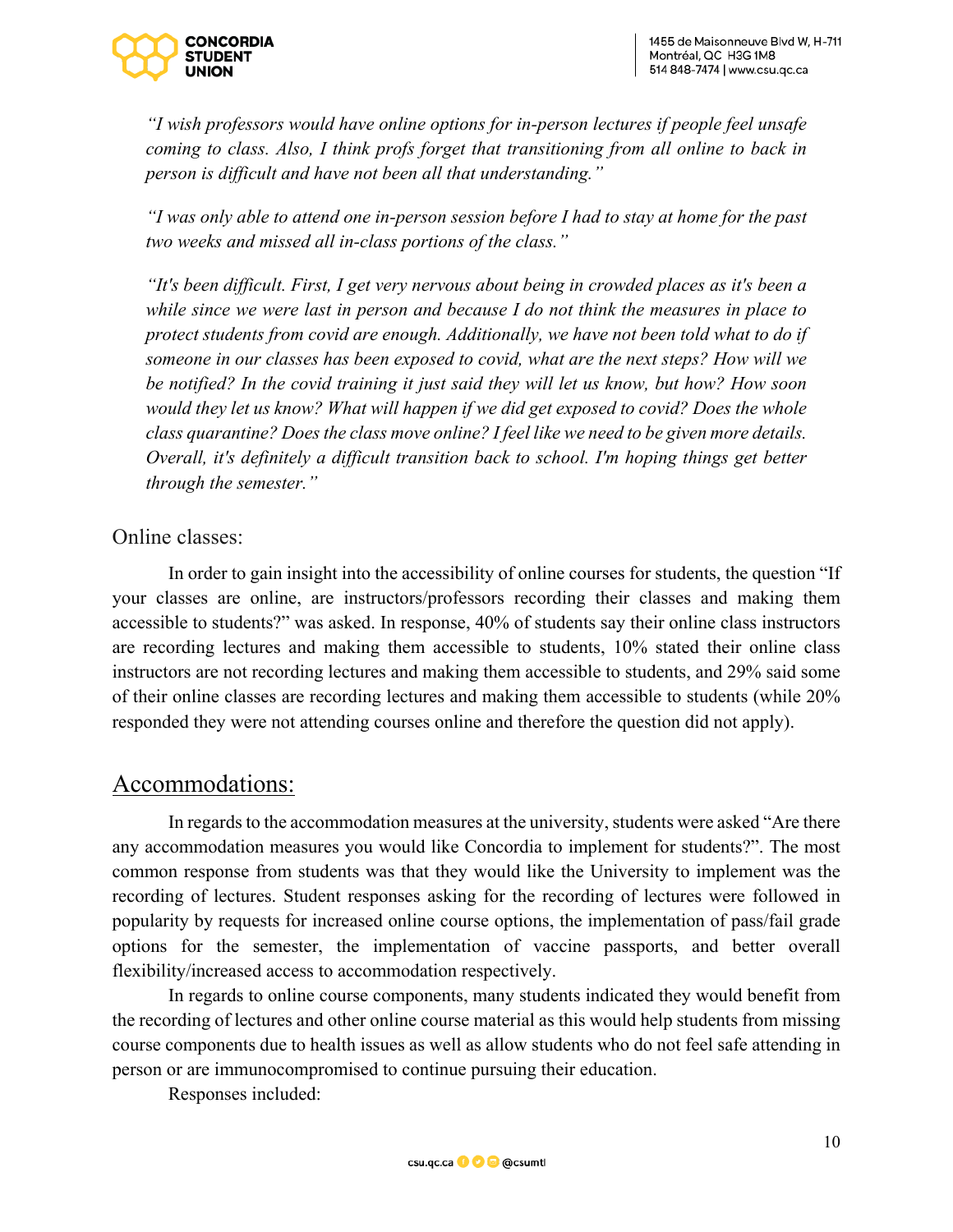

*"Students who have children, older people and children living at home, chronic conditions, or high levels of stress about covid-19 should be able to stay home and watch the recording or live sessions."*

*"Make it mandatory for professors to provide more online resources (recorded lectures,..). Removes the stress of missing class for health reasons. Provide a way for exams to be done in case they are missed due to covid or medical reasons"* 

#### Pass/Fail Grading Options:

Since the CSU had heard from many students about their discontent at the removal of the pass/fail grade option, the survey aimed to get more insight into experiences with the option last year, as well as into the reasons students are in favour or against it. Students were asked, "If you were enrolled in courses last year, what was your experience with the Pass/Fail option?". In response, students overwhelmingly stated that the pass/fail option was greatly helpful and should be reinstated (78% of responses). This included students who stated that they themselves did not use it but believe it is helpful for other students, and to reduce stress generally during the semester. 15.85% of respondents indicated not having used the option without disclosing any other feelings towards it. Only three respondents expressed that they did not think the Pass/Fail option should exist or that it was not helpful. One student indicated that they were unaware of the effects that pass/fail notations would have on their academic careers in the future but that they still thought it was helpful. The following response displays the need for increased information and clarity surrounding accommodation measures such as grade options:

*"I'm not sure I quite understand its repercussions, but I think it was a good option for students who knew what they were doing. Last year brought along unexpected challenges and I think people needed this support and understanding."*

Overall, the responses indicated that the vast majority of students believe it is a helpful option for students that decreases stress throughout the semester. Regardless of if they used it or not, having the option greatly increased students' confidence in being able to get through the semester without major impacts on their mental health stemming from academic stress. The availability of the pass/fail option had a positive effect on their overall mental health and reduced stress throughout the semester. For instance:

*"I did not make use of the Pass/Fail option, but it was incredibly reassuring to know it was available to me and to other students."*

*"I did not take one but the option of it being a possibility helped to make things less stressful."*

*"The pass/fail option was amazing and super helpful. It also eased my worries. But I am very disappointed that they got rid of the pass or fail system now that we're back in* 

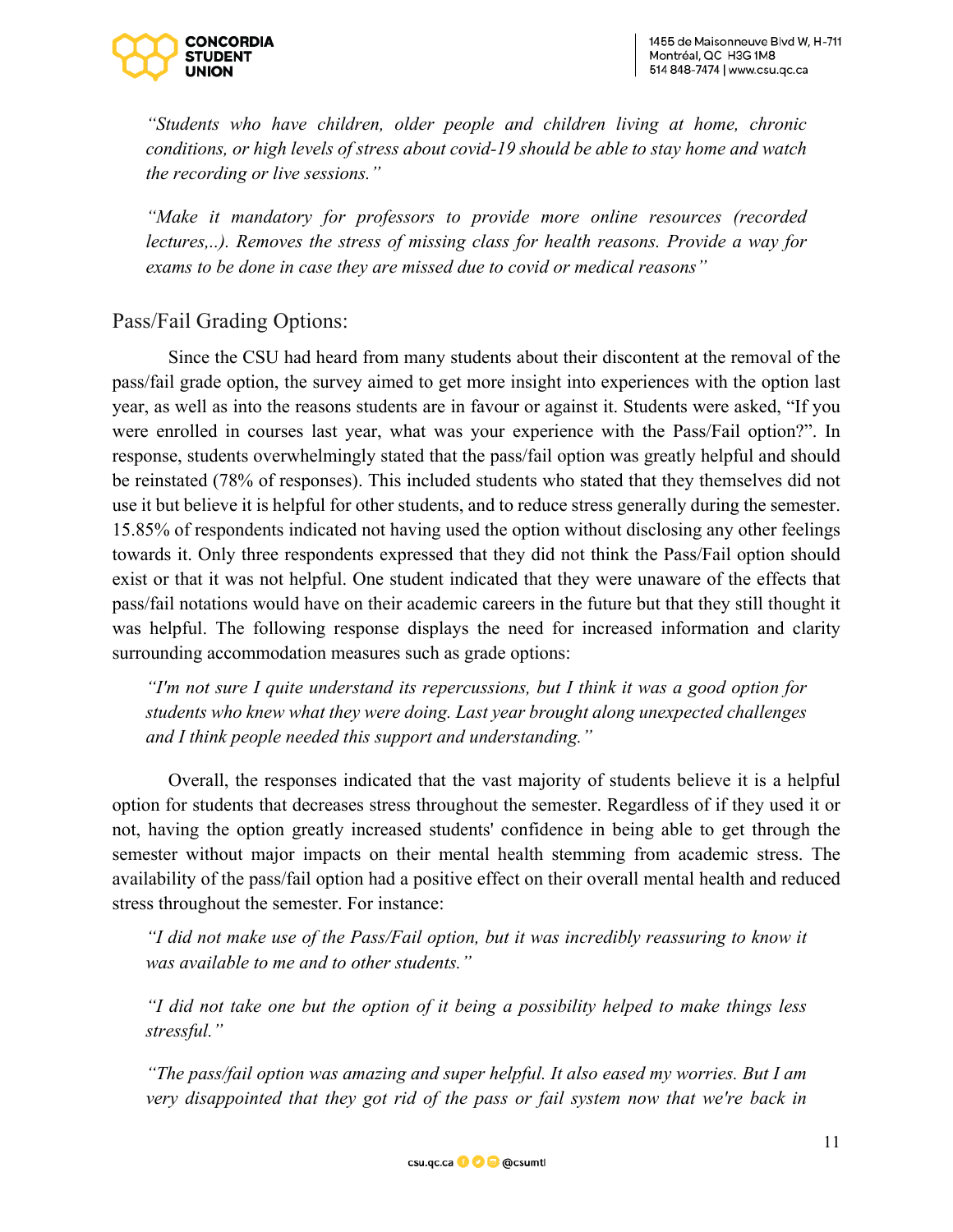

*person. It's a difficult transition to being stuck at home online all the time, to suddenly being thrown back into in-person classes with very crowded areas. The people I have spoken to have shared the stress and their difficulties in transitioning to in person. It's affecting people's concentration, motivation, and therefore grades. Which is why I am confused as to why they have gotten rid of the pass and fail option. Things are still difficult, people are nervous about covid, if someone ends up getting covid and miss some school as they recover, therefore their grades quite possibly suffer, I think it's unfair that we do not have access to the pass and fail option anymore."*

Further demonstrating the importance of pass/fail options for students are the responses to the question "do you want Concordia to bring back the Pass/Fail option for this semester?". To this, 79.6% of students said they would like Concordia to reinstate the pass-fail option for the semester, 8% said they are unsure, and only 12% said they would not like the option to be reinstated. When asked specifically, "how would a Pass/Fail option help you this semester?" 11% of respondents said it would be helpful for their GPA, 37.9% of respondents said it would be helpful for stress, 24% of respondents said it would be helpful overall, 12.65% of respondents said it would be unhelpful to them, 3.7% of respondents said pass/fail does not apply to them. Students also noted the stress of the ongoing pandemic and of hybrid classes and concentration issues resulting from it, as well as financial constraints as reasons for which they wanted to see the return of the Pass/Fail option. Students stated:

*"Concordia's argument that because things have returned partially to in-person modes of learning means we are back to normal and therefore the pass/fail option is unnecessary is tone-deaf. This is not the new normal, this is still a crisis- a public health crisis, a mental health crisis, and a crisis time for the University as an academic institution. Offering the pass/fail option does not reflect poorly on Concordia or decrease their legitimacy, it does the very opposite in showing that they understand that these circumstances are still untenable for many (and in many cases, are worse now than they were last year)."*

*"I have increased financial constraints because of covid and I need to work more during the semester. It would help to have a pass/fail option to help reduce the stress of a parttime job and full-time courses."*

*"Both online and in-person, I pay attention and do the best I can, but it's been challenging and I'm worried it will affect my academic standing. Having Pass/Fail as an option this semester--regardless of whether I use it or not--would be helpful; it would make me feel supported by the university, and help ease some of my (many) worries."*

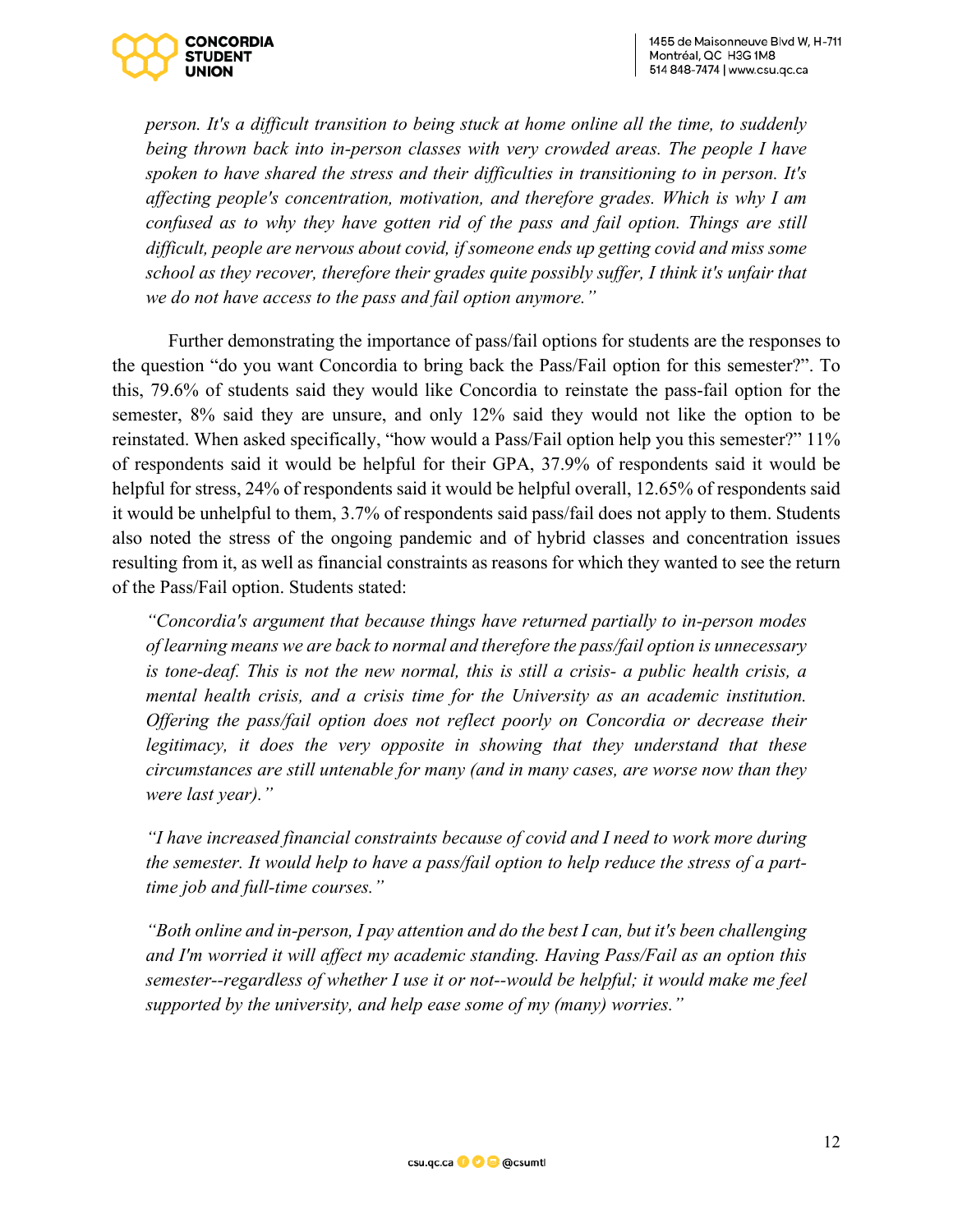

# Student Perceptions on Communication from the University:

Since any measures and guidelines on campus safety, as well as accommodations, need to be properly communicated in order to be efficient, another goal of the survey was to assess student experiences with communication from the university during the pandemic. The question "How do you feel about the information provided by Concordia University regarding the return to campus? Has it been sufficient and consistent?" was asked. Of the responding students, 33% said the information provided by the University has been insufficient, 13% said the information has been inconsistent, 38% said the information provided has been sufficient, and 15% said the information has been just okay. Thus, over 60% of student responses indicated that the information provided by the University was either inconsistent, insufficient or just okay, with most students indicating that there is a lack of clarity in the information given which shows that there is a clear need for improvement on communicating to students. Some stated that they felt as though decisions were not relayed to students in a timely manner, information was not easy to find, and that they were unsure about what they should expect from their learning environment. Some examples of responses include:

*"I feel like they send out a lot of emails, so yes it's consistent, but it's always the same information. I think they need to tell students more, such as backup plans, what should we do if there is a large outbreak of covid on campus. There are thousands of students on campus, walking around, interacting with each other, if someone gets covid and manages to spread it around, what are the school's plans?"*

*"No. I had no idea what my class experience would be until I showed up for class. Feel like I was asked to make a decision about my health and education with little information"* 

## General Student Comments:

At the end of the survey, students were given space to write their questions, comments, or concerns regarding the return to campus overall. The most prevalent content of these comments was asking for the university to provide more online course options and material, to provide greater overall accessibility and accommodation for students, to reinstate the pass/fail grading option. Further, many students indicated the general ongoing stress due to the pandemic. Responses from students included:

*"I don't understand how Concordia is contact tracing or if it something to even worry about. Also, what would the procedure be if things were to go back online in the future?"*

*"I do not feel 100% safe on campus. We are often paired in group work so we need to sit by each other to complete tasks. I really wish we had to have vaccine passports for class. As it is I just have to hope my classmates are being responsible and it does not sit well with me that I need to trust them with my health without proof."*

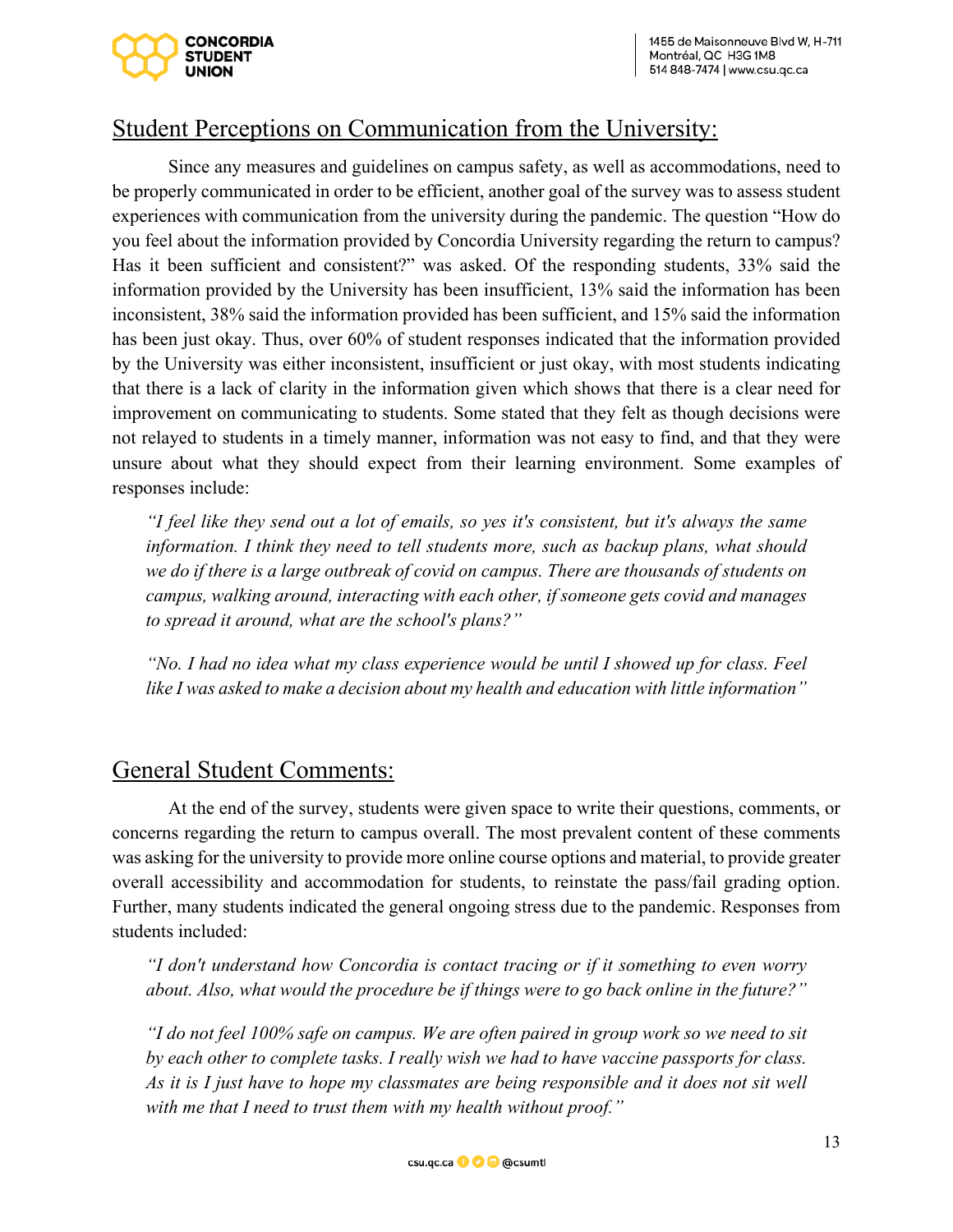

*"Giving students the option to come on campus would be ideal. Teachers could live stream their in-person lectures. Unless the classes are labs that require in-person instruction, there is no reason to obligate students to risk their health to come to campus when many, if not most, subjects can be taught online."*

# Conclusion & Recommendations:

Based on the responses provided by students in the survey, the CSU has compiled a list of recommendations to Concordia University that would improve the experiences of students during these times. The recommendations are split up into the categories of accommodations, safety measures, communications, and recommendations concerning international students specifically. We understand that, as of the time we are compiling this report, it has been over a month since the survey was conducted and that student experiences may have developed over the course of the semester. However, having been in ongoing communication with many students and having received feedback on specific issues from students through the November 2021 CSU By-elections, we believe that these recommendations are still incredibly relevant to reduce student stress during the ongoing pandemic (and beyond). Especially with the advent of the new Omicron variant of the Covid-19 virus, we are still in a highly uncertain situation where we are not sure what the next semester will hold on a public health level. Therefore, we call upon Concordia University to implement the following recommendations.

Accommodations:

- The University should reinstate the pass/fail grade option for the remainder of the 2021- 2022 academic year and provide clear information to students regarding its use and possible repercussions.
- The University should increase, not decrease, options for students to attend courses remotely, both through the expansion of courses offered fully online, as well as through the expansion of courses offering live-streams or recordings of in-person lectures. This was the most common theme of responses across the whole survey and was also reinforced through a referendum question in the CSU By-elections in which 5638 students (95.6% of those voting) voted in favour of increased remote options.

Safety Measures:

• Students have strongly stated that there is a need for the university to improve safety measures and prioritize the enforcement of these directives to create a safer and more comfortable environment for in-person activities. Throughout the survey, many students indicated they are uncomfortable or feel unsafe due to the lack of enforced social